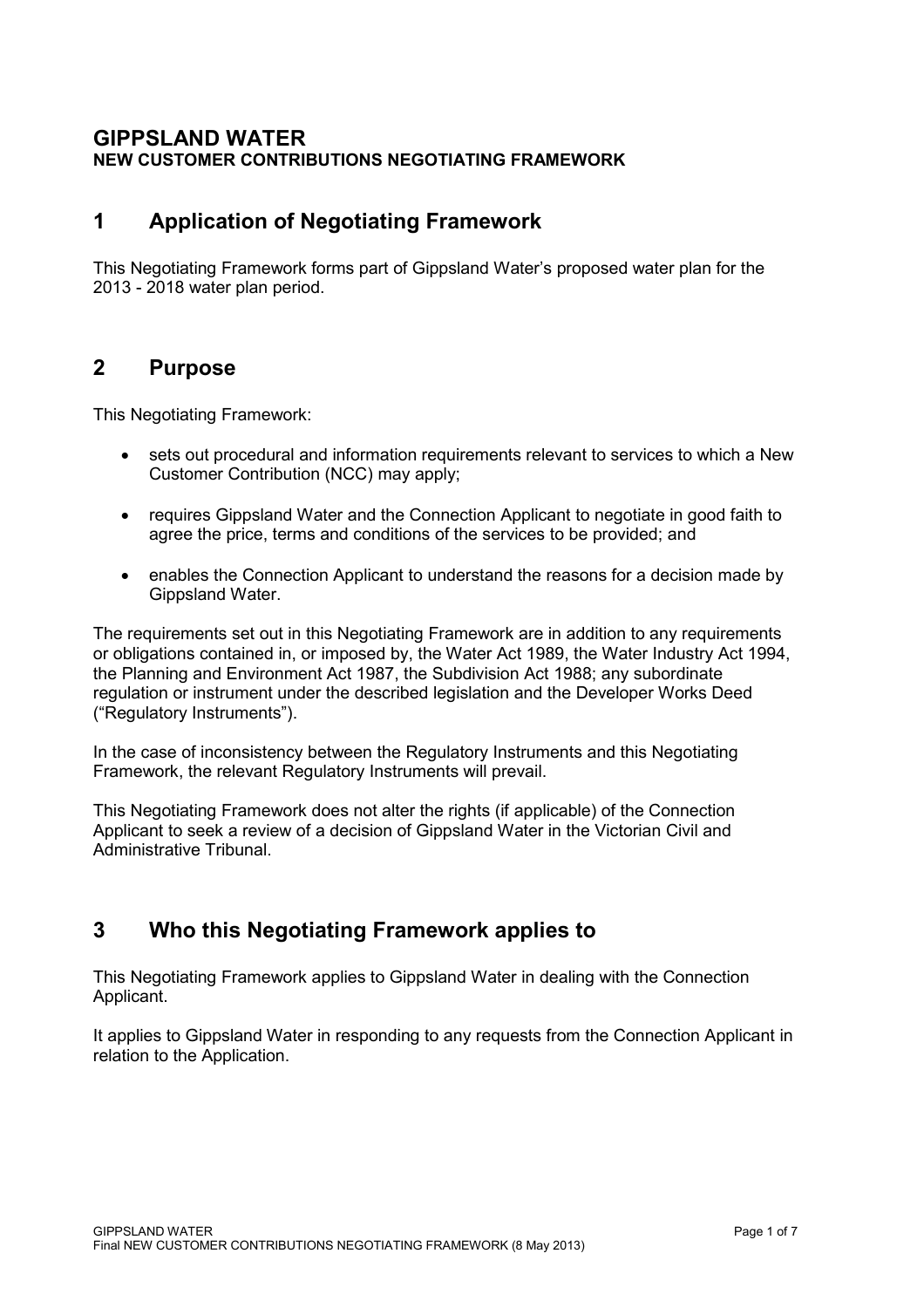# **4 No obligation to provide service, good faith obligation**

Nothing in this Negotiating Framework imposes an obligation on Gippsland Water to allow the Connection Applicant to connect to Gippsland Water's works or provide services to the Connection Applicant.

Gippsland Water can:

- consent to an Application;
- consent to an Application subject to any terms and conditions that Gippsland Water thinks fit; or
- refuse its consent to an Application;

In considering an Application, Gippsland Water and the Connection Applicant must negotiate in good faith the price, terms and conditions for services sought by the Connection Applicant.

# **5 Reticulation Assets**

When seeking consent to connect to Gippsland Water's works, the Connection Applicant must provide all the Reticulation Assets necessary to service any new lot or separate occupancy (including any assets that need to be located in road reserves or in other properties), and allow the development to connect to Gippsland Water's works.

Reticulation Assets are to be fully funded by the Connection Applicant and vested to Gippsland Water.

Gippsland Water may require the Connection Applicant to upsize the Reticulation Assets in order to provide a "whole of catchment" solution to allow for future development. Any requirement to upsize the Reticulation Assets will be based on the most cost efficient, whole of life servicing solution required by Gippsland Water's design criteria.

Upsizing refers to an increase in the size of the Reticulation Assets. Any incremental costs associated with upsizing the Works shall be agreed between Gippsland Water and the Connection Applicant. Gippsland Water will reimburse the agreed upsizing costs upon Completion of the Works.

Upsizing does not include changes to depth or alignment of Reticulation Assets required by Gippsland Water to achieve the most cost efficient whole of life servicing solution. Any such changes are to be fully funded by the Connection Applicant.

# **6 Shared Assets**

When seeking consent to connect to Gippsland Water's works, the Connection Applicant must provide all the Shared Assets necessary to service any new lot or separate occupancy (including any assets that need to be located in road reserves or in other properties), and allow the development to connect to Gippsland Water's works.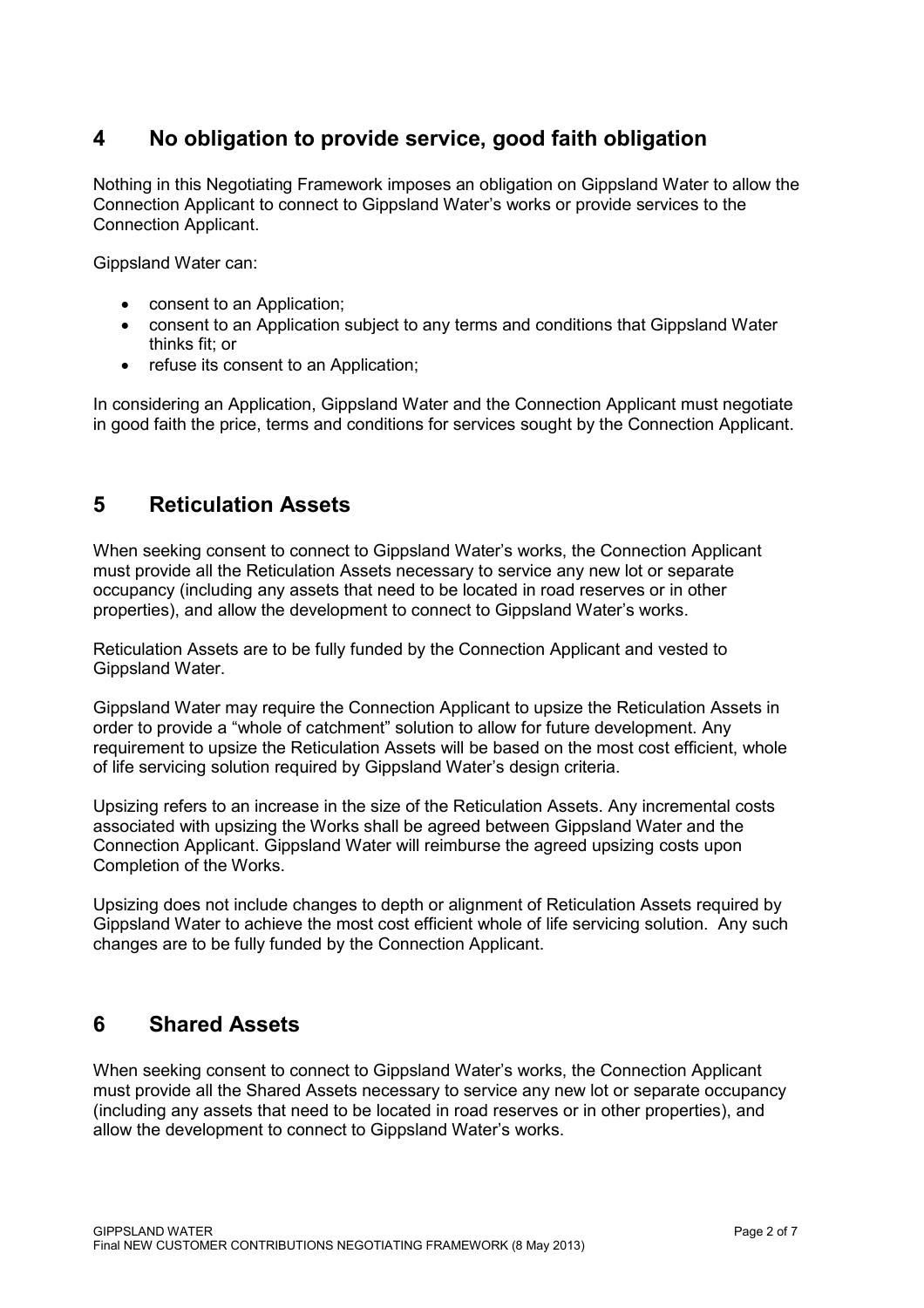Shared Assets are to be fully funded by the Connection Applicant and vested to Gippsland **Water** 

Gippsland Water will reimburse the Connection Applicant, in accordance with the Negotiated NCC. Reimbursement will occur upon Completion of the Works.

#### **7 Payment of Gippsland Water's costs**

All developments of land requiring new or upgraded connection to Gippsland Water's works will incur a range of fees and/or charges payable to Gippsland Water.

Fees and charges levied by Gippsland Water are subject to approval processes under the Water Act 1989, and/or as approved by the Essential Services Commission. Details about current fees and charges can be found on Gippsland Water's website.

#### **8 Standard NCC or Negotiated NCC**

A Standard NCC will be applicable for any Application to connect to Gippsland Water's works. A Standard NCC applies for any new lot or separate occupancy that can be separately serviced by Gippsland Water's works.

A Negotiated NCC may arise where an Application involves the construction of new or the modification of existing, Shared Assets. A Negotiated NCC will consist of both the Standard NCC and any financing costs for bring-forward works associated with the Application, subject to the Regulatory Instruments in place at that time. Any financing costs will be determined from Gippsland Water's Infrastructure Sequencing Plan.

### **9 Pricing principles**

Gippsland Water's Standard NCC and its Negotiated NCC will be based on the following pricing principles:

- a) have regard to the incremental infrastructure and associated costs in one or more of the statutory cost categories attributable to a given connection;
- b) have regard to the incremental future revenues that will be earned from customers at that connection; and
- c) be greater than the avoidable cost of that connection and less than the standalone cost of that connection.

In setting New Customer Contributions Gippsland Water will also comply with:

- a) the regulatory principles set out in clause 14 of the Water Industry Regulatory Order 2012; and
- b) any specific pricing principles approved by the Essential Services Commission as part of Gippsland Water's water plan applying at the relevant time.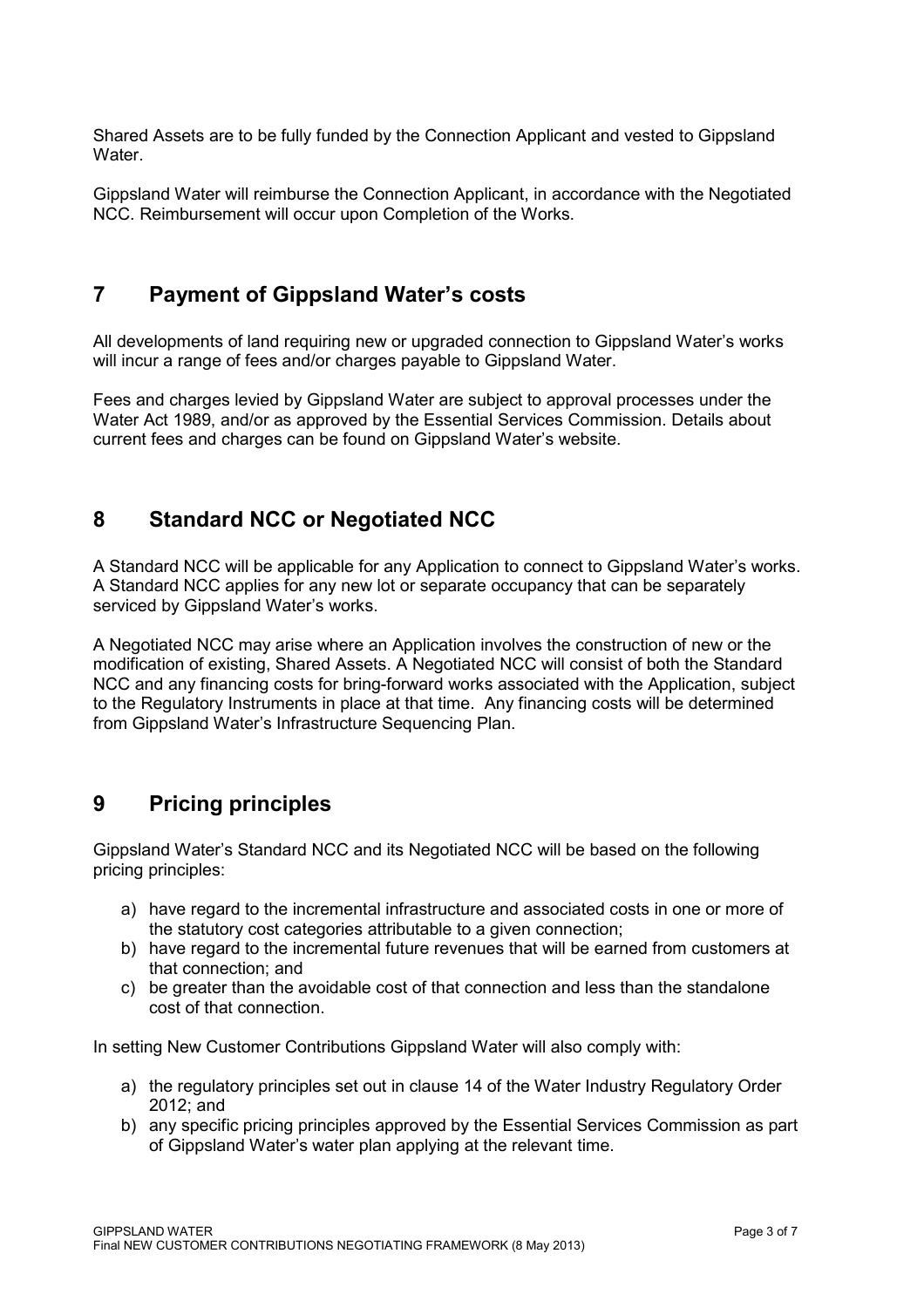# **10 Application process and timeframes**

The Application process and timeframes are presented below at Table 1. Gippsland Water and the Connection Applicant must use their reasonable endeavours to comply with the Application process and timeframes at Table 1.

The Application process and timeframes will be likely to differ for a Standard NCC and a Negotiated NCC.

The parties may agree to vary or extend the timeframes at Table 1. The terms of such an agreement must be expressed and recorded in writing.

| Table 1 - Application process and timeframes |                                                                                                                                                                                                                                                                           |                                             |                                             |  |
|----------------------------------------------|---------------------------------------------------------------------------------------------------------------------------------------------------------------------------------------------------------------------------------------------------------------------------|---------------------------------------------|---------------------------------------------|--|
| <b>Step</b>                                  | <b>Actions</b>                                                                                                                                                                                                                                                            | <b>Timing</b><br><b>Standard NCC</b>        | <b>Timing</b><br><b>Negotiated NCC</b>      |  |
|                                              |                                                                                                                                                                                                                                                                           | (business days<br>from Application<br>date) | (business days<br>from Application<br>date) |  |
| 1                                            | <b>Application</b>                                                                                                                                                                                                                                                        | Application date                            | Application date                            |  |
|                                              | Connection Applicant makes Application to Gippsland<br>Water, with applicable fee. An Application must include<br>sufficient information to enable Gippsland Water to assess<br>the Application and determine the service requirements<br>and costing for the connection. |                                             |                                             |  |
| $\mathbf{2}$                                 | <b>Negotiation meeting</b>                                                                                                                                                                                                                                                | + 15 (if required)                          | $+15$                                       |  |
|                                              | Parties to discuss and to agree to:                                                                                                                                                                                                                                       |                                             |                                             |  |
|                                              | the nature of the services required;<br>$\bullet$<br>any further information to be provided by the<br>$\bullet$<br>Connection Applicant (eg additional designs and<br>modelling);                                                                                         |                                             |                                             |  |
|                                              | notification and consultation with other external<br>$\bullet$<br>persons potentially affected; and<br>the type of NCC applicable to the development.                                                                                                                     |                                             |                                             |  |
| 3                                            | <b>Provision of additional information</b>                                                                                                                                                                                                                                | + 20 (if required)                          | $+35$                                       |  |
|                                              | Connection Applicant to provide additional information to<br>Gippsland Water, as applicable.                                                                                                                                                                              |                                             |                                             |  |
| 4                                            | Provision of further addition information                                                                                                                                                                                                                                 | As required                                 | As required                                 |  |
|                                              | If required Gippsland Water may request the Connection<br>Application to provide further additional information.                                                                                                                                                          |                                             |                                             |  |
| 5                                            | <b>Parties finalise negotiations</b>                                                                                                                                                                                                                                      | $+35$                                       | $+90$                                       |  |
|                                              | The parties finalise negotiations, including:                                                                                                                                                                                                                             |                                             |                                             |  |
|                                              | terms and conditions; and<br>applicable charges and/or fees.                                                                                                                                                                                                              |                                             |                                             |  |

٦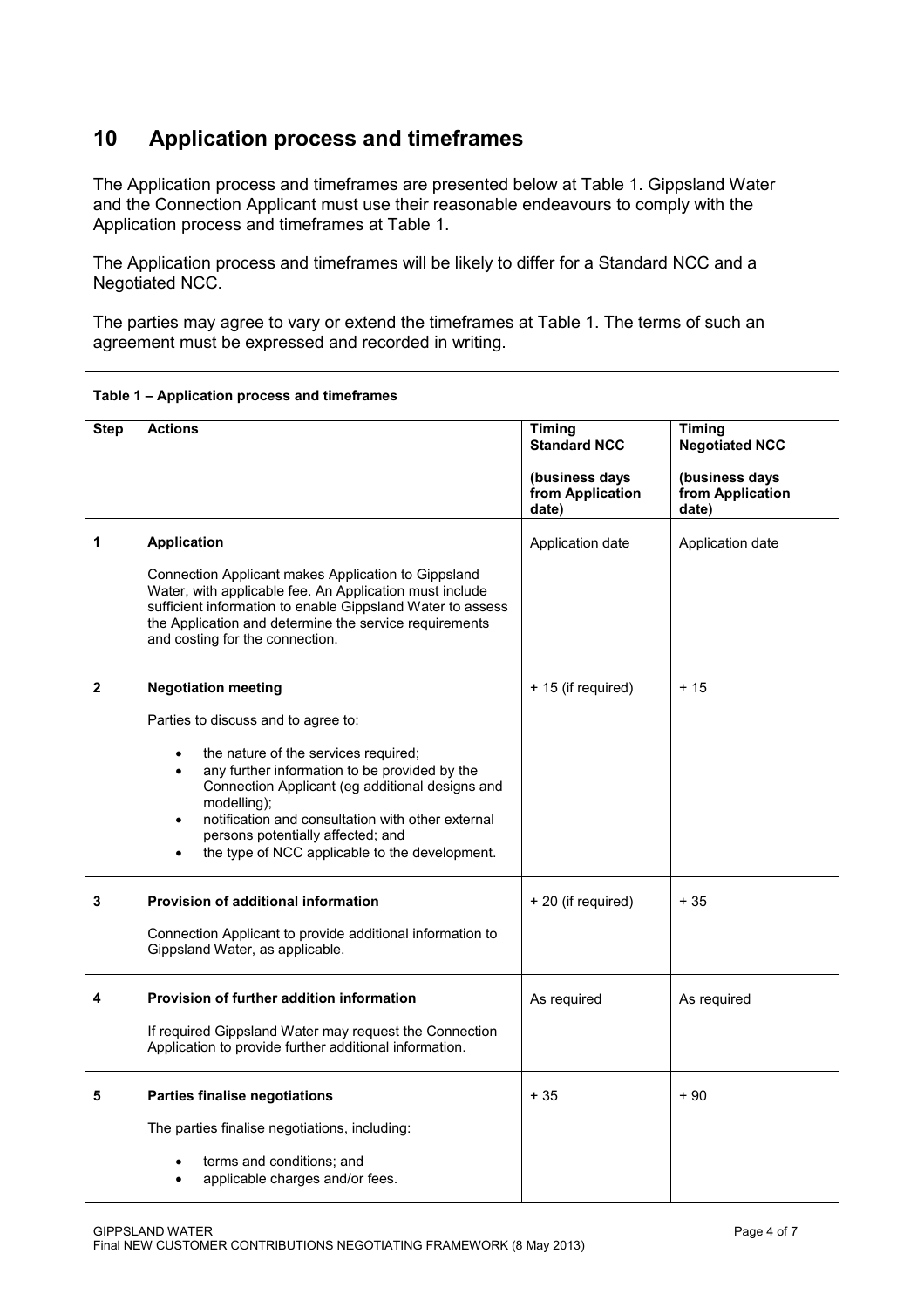| <b>Step</b> | <b>Actions</b>                                                                                                                                                                                                 | <b>Timing</b><br><b>Standard NCC</b><br>(business days<br>from Application<br>date) | <b>Timing</b><br><b>Negotiated NCC</b><br>(business days<br>from Application<br>date) |
|-------------|----------------------------------------------------------------------------------------------------------------------------------------------------------------------------------------------------------------|-------------------------------------------------------------------------------------|---------------------------------------------------------------------------------------|
|             |                                                                                                                                                                                                                |                                                                                     |                                                                                       |
|             | Gippsland Water to notify the Connection Applicant of<br>either its:<br>refusal to allow service (which is unlikely); or<br>۰<br>offer to consent, detailing terms and conditions.<br>$\overline{\phantom{0}}$ |                                                                                     |                                                                                       |
| 7           | <b>Agreement</b><br>The parties finalise negotiations in the form of a Developer<br>Works Deed.                                                                                                                | After step 6                                                                        | After step 6                                                                          |

# **11 Provision of information by Connection Applicant**

Gippsland Water requires the Connection Applicant to provide sufficient information to enable Gippsland Water to assess the Application and determine the service requirements and costing for the development.

Where a Shared Asset is required, Gippsland Water requires the Connection Applicant to provide sufficient information to Gippsland Water to assess the estimated cost of the Shared Asset.

The level of information required by Gippsland Water and the detail of its response may vary depending on the particulars of the development, including its size and complexity.

# **12 Consultation with affected parties**

If Gippsland Water is either legally obligated or considers that persons other than the Connection Applicant may be affected by proposed Works, then:

- a) subject to legal confidentiality requirements, Gippsland Water may notify and/or consult with those persons in relation to the Application; and
- b) the parties must allow sufficient time for reasonable notice and/or consultation with affected parties to occur, in which case the Application process and timeframes at Table 1 may change.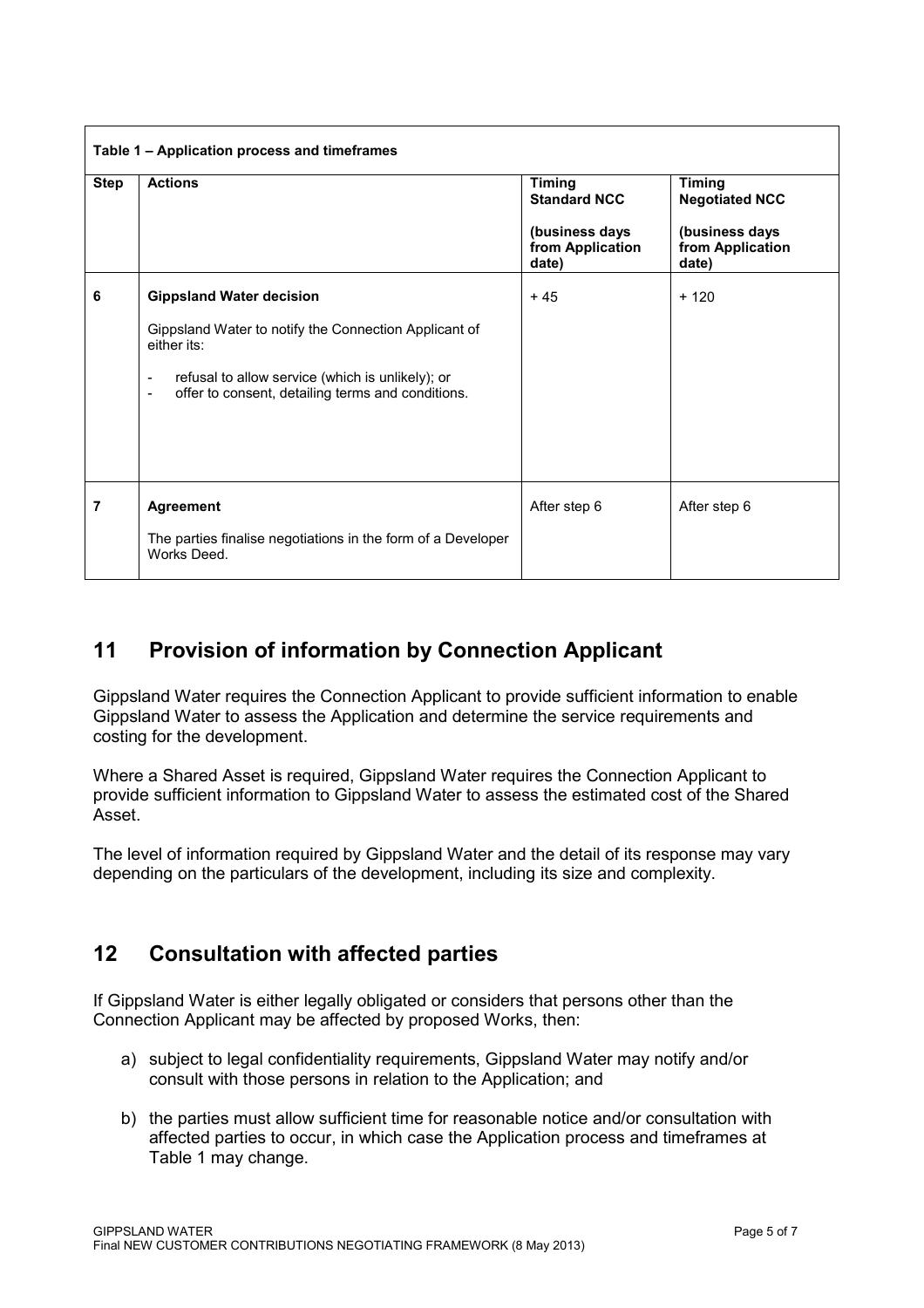# **13 Dispute resolution**

In the event of a dispute between parties, Gippsland Water will attempt to resolve the matter by negotiation including if appropriate, alternative dispute resolution processes.

The Connection Applicant may request (and Gippsland Water must provide) a statement of reasons for any decision, in accordance with the Victorian Civil and Administrative Act 1998.

The Connection Applicant has various rights to seek a review in the Victorian Civil and Administrative Tribunal ("**VCAT**") of the requirements of Gippsland Water, including the New Customer Contribution applied. These review rights, including various time lines, rights and processes are set out in the Water Act 1989, Planning & Environment Act 1987, Subdivision Act 1988 and the Victorian Civil and Administrative Act 1998.

Details of such processes can be obtained from VCAT:

 Victorian Civil and Administrative Tribunal 55 King Street MELBOURNE VIC 3000

Ph: (03) 9628 9777<br>Website: www.ycat.vic.go www.vcat.vic.gov.au

## **14 Withdrawal of Application**

The Connection Applicant may elect not to continue with its Application and may withdraw the Application by giving Gippsland Water written notice of its decision to do so.

# **15 Giving notices**

The address for correspondence and notices to Gippsland Water is:

Gippsland Water Attention: Manager, Property Services Hazelwood Road; or PO Box 348 Traralgon, Victoria 3844

# **16 Definitions**

In this Negotiating Framework:

"**Application**" means the servicing request to Gippsland Water for details of the price, terms and conditions of services to be provided.